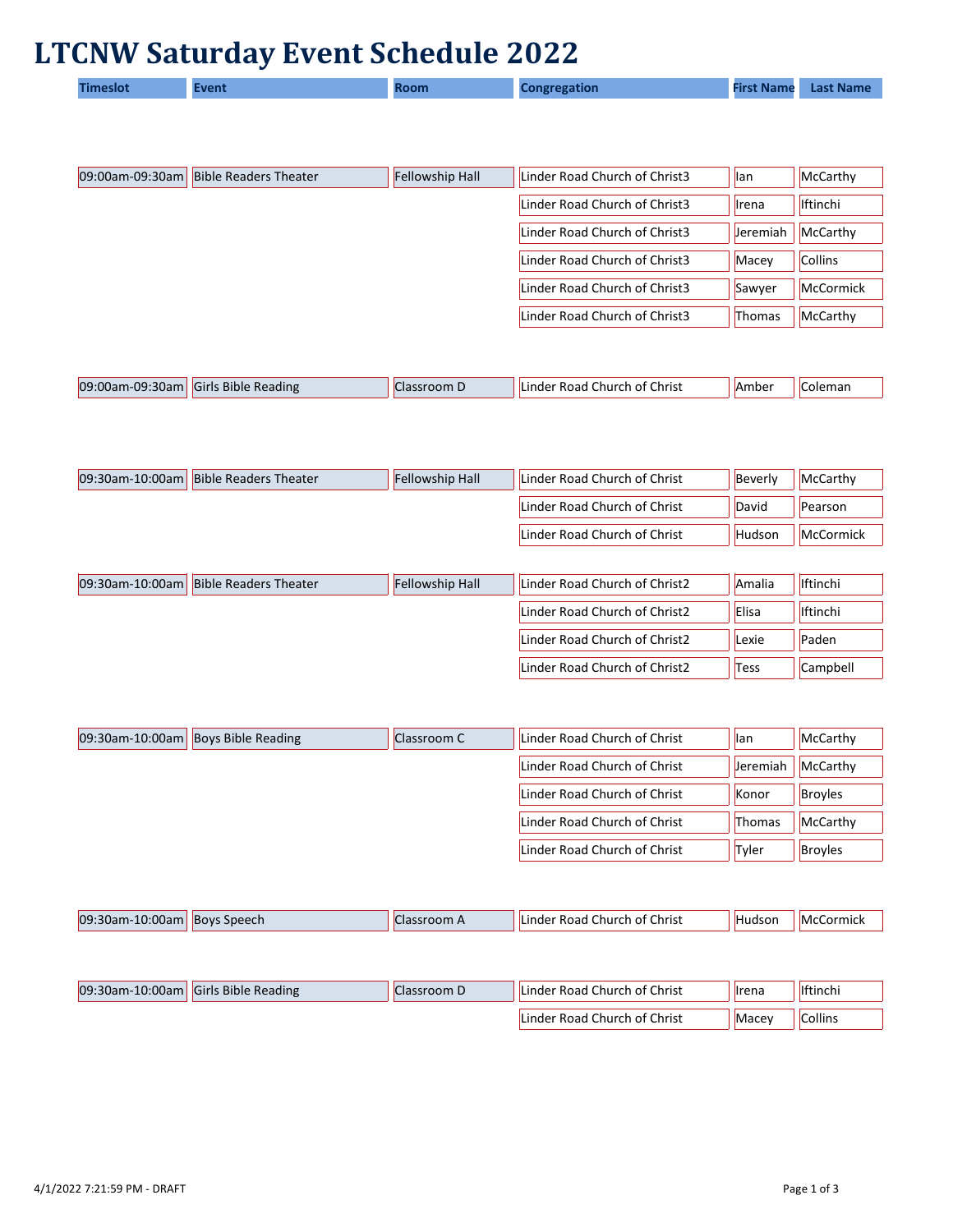| <b>Timeslot</b> | <b>Event</b>                      | <b>Room</b> | <b>Congregation</b>          | <b>First Name</b> | <b>Last Name</b> |
|-----------------|-----------------------------------|-------------|------------------------------|-------------------|------------------|
|                 |                                   |             |                              |                   |                  |
|                 | 10:00am-10:30am Boys Song Leading | Auditorium  | Linder Road Church of Christ | Hudson            | McCormick        |
|                 |                                   |             | Linder Road Church of Christ | Konor             | <b>Broyles</b>   |
|                 |                                   |             | Linder Road Church of Christ | Tyler             | <b>Broyles</b>   |
|                 |                                   |             |                              |                   |                  |

| 10:00an<br>$\sim$<br>. .<br>$-10^{-7}$<br>Speech<br>Girls<br>.30am | TOOD.<br>$\blacksquare$ | Christ<br>ot ۱<br>nurch $\epsilon$<br>inder<br>коас | lBeverly | …carth -<br>ıMr' |
|--------------------------------------------------------------------|-------------------------|-----------------------------------------------------|----------|------------------|
|--------------------------------------------------------------------|-------------------------|-----------------------------------------------------|----------|------------------|

| 10:30am-11:00am Girls Song Leading | <b>Resource Room</b> | Linder Road Church of Christ | Amalia  | <b>Iftinchi</b> |
|------------------------------------|----------------------|------------------------------|---------|-----------------|
|                                    |                      | Linder Road Church of Christ | Beverly | McCarthy        |
|                                    |                      | Linder Road Church of Christ | Lexie   | Paden           |

| 11:00am-12:00pm Boys Song Leading | Auditorium | Linder Road Church of Christ | llan     | McCarthy |
|-----------------------------------|------------|------------------------------|----------|----------|
|                                   |            | Linder Road Church of Christ | Jeremiah | McCarthy |
|                                   |            | Linder Road Church of Christ | Thomas   | McCarthy |

| 11:00am-12:00pm Girls Signing For The Deaf | Classroom D | Linder Road Church of Christ | Beverly | McCarthy |
|--------------------------------------------|-------------|------------------------------|---------|----------|
|                                            |             | Linder Road Church of Christ | Tess    | Campbell |

| $ 02:00$ pm-03:30pm Puppetry | <b>Fellowship Hall</b> | Linder Road Church of Christ | Amalia      | <b>Iftinchi</b> |
|------------------------------|------------------------|------------------------------|-------------|-----------------|
|                              |                        | Linder Road Church of Christ | Amber       | Coleman         |
|                              |                        | Linder Road Church of Christ | Beverly     | McCarthy        |
|                              |                        | Linder Road Church of Christ | David       | Pearson         |
|                              |                        | Linder Road Church of Christ | Dempsey     | Taylor          |
|                              |                        | Linder Road Church of Christ | llan        | McCarthy        |
|                              |                        | Linder Road Church of Christ | Kenny       | Coleman         |
|                              |                        | Linder Road Church of Christ | Macey       | <b>Collins</b>  |
|                              |                        | Linder Road Church of Christ | <b>Tess</b> | Campbell        |
|                              |                        | Linder Road Church of Christ | Thomas      | McCarthy        |